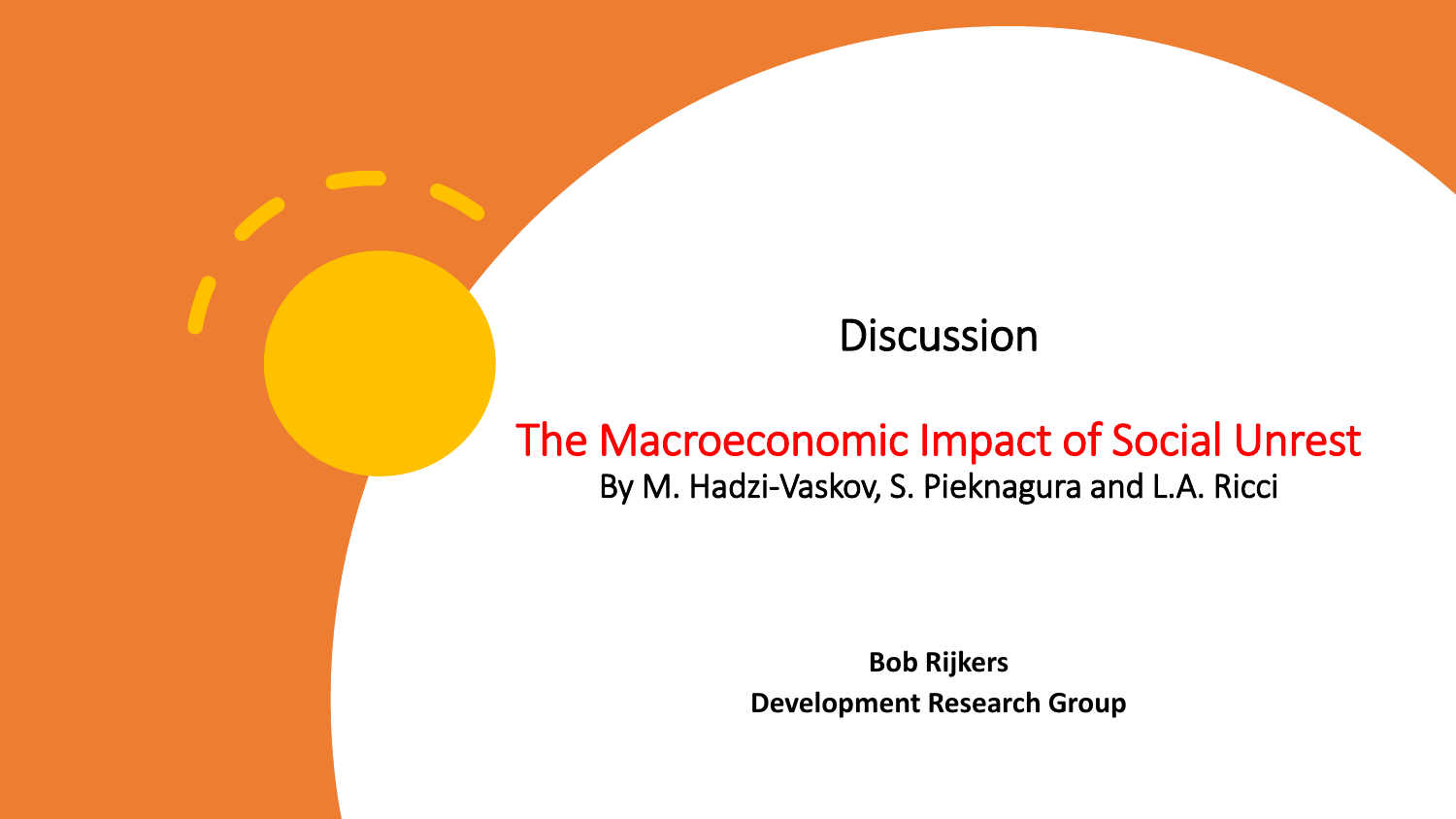## Measuring Social Unrest is Inherently Challenging

### **Contributions**

- New **cross-country index of social unrest** based on news data from common sources
- **Quantification of the correlation between social unrest and economic performance**
	- Disaggregation by *type* of unrest and prior economic performance

#### **Questions**

- **What does the RSUI index measure?** 
	- Inherent bias?
- **Causality?**
- **Mechanisms?**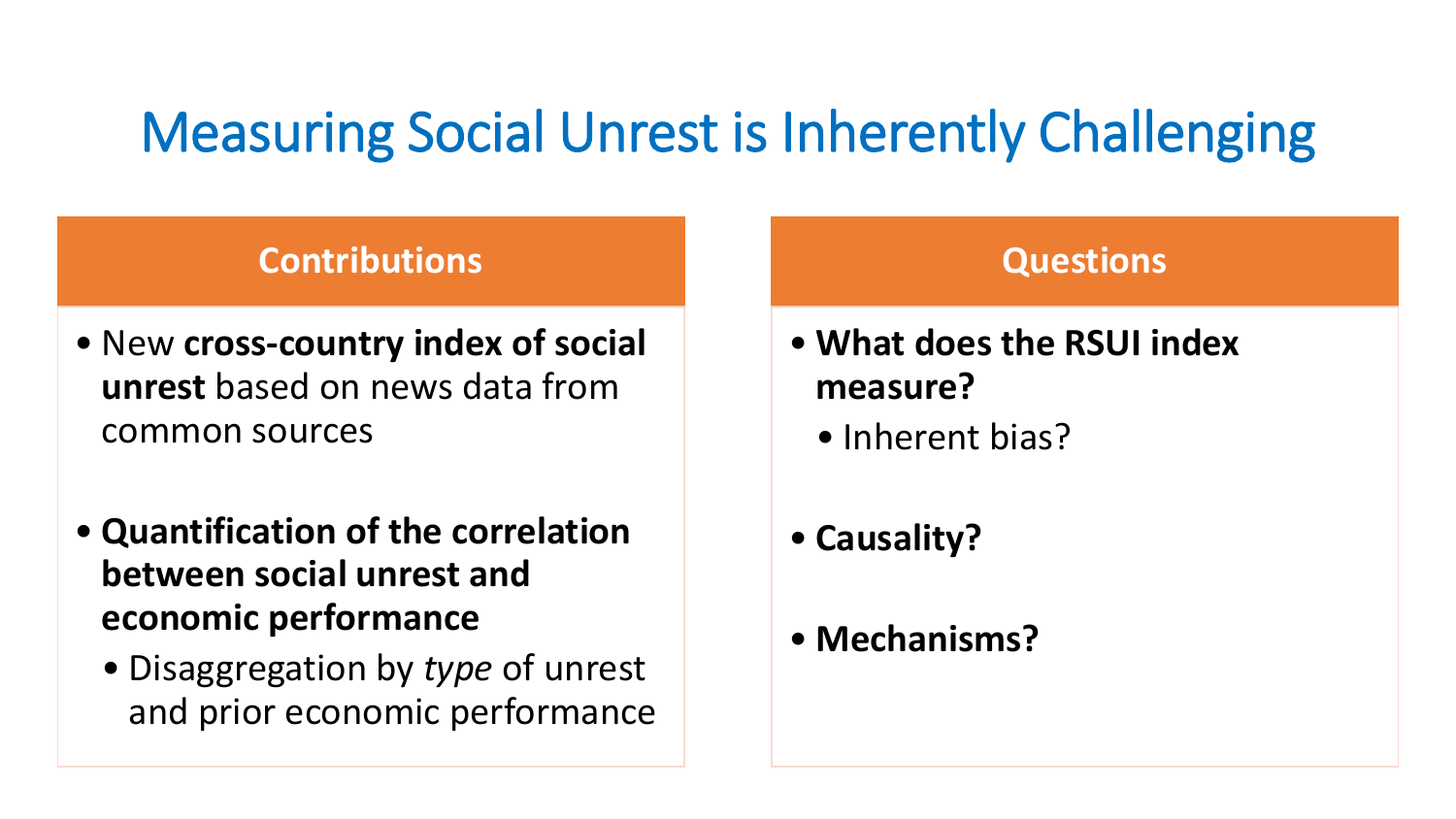## What does the RSUI measure?

#### **Based on Western media sources**

- Pro: same source
- Con: bias
	- Selective coverage (see e.g. Do & Das, 2009)
	- Crowding out by other more newsworthy events
	- Coverage is endogenous to unrest & shifting geopolitical interests

### **What is "unrest"?**

- Is it a precursor to war and/or regime change?
	- Sample restricted to non-fragile countries (selection bias?)



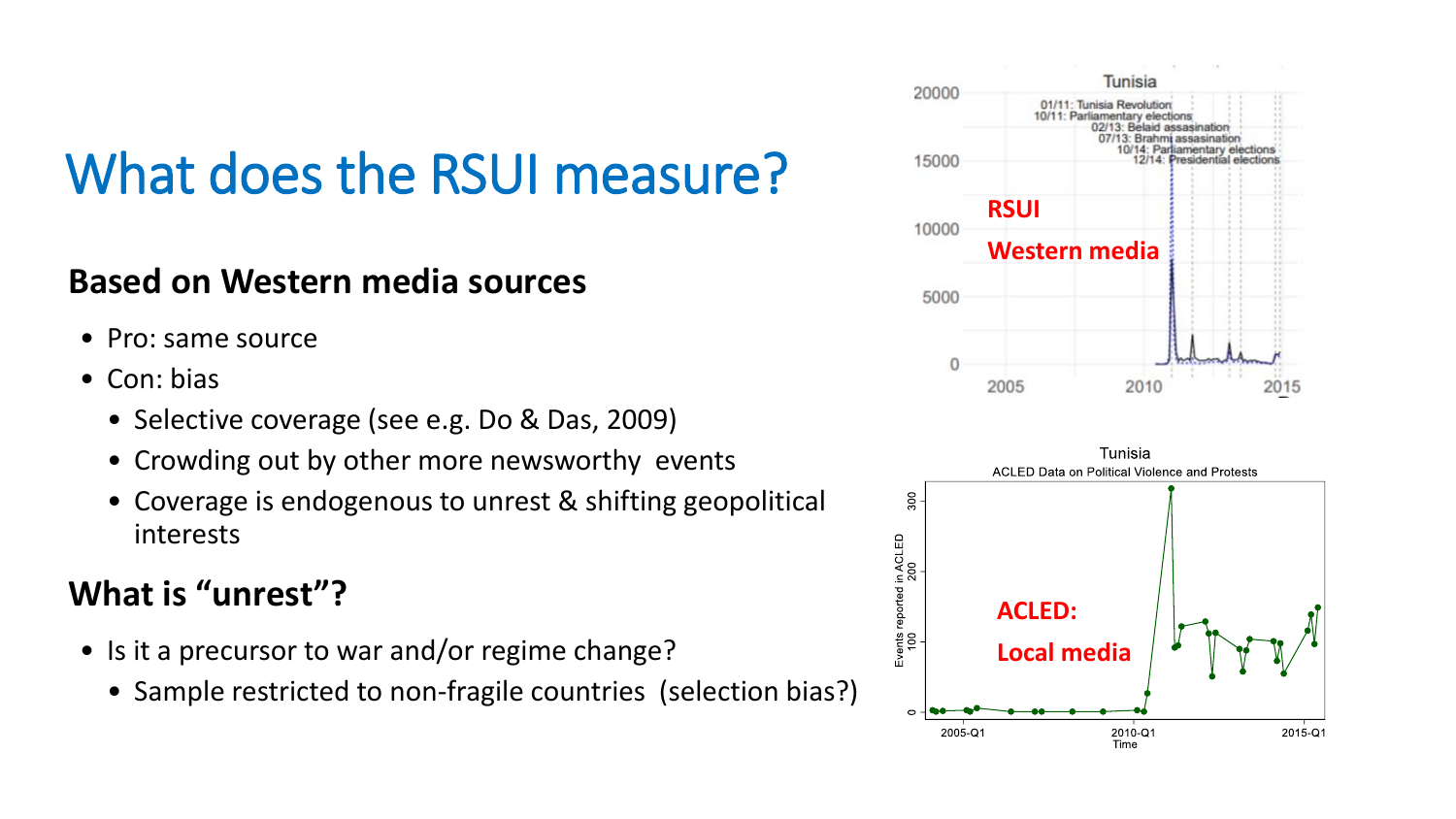# Causality: is unrest exogenous?

• Bardett et al. (2020), p1:

*Unrest has a natural connection to economic questions, as economic factors may contribute to social unrest. For example, increases in taxes and fuel prices were important triggers for recent protests in Lebanon and Iran, respectively*

- IV: unrest in other countries
	- Is the **exclusion restriction** satisfied?